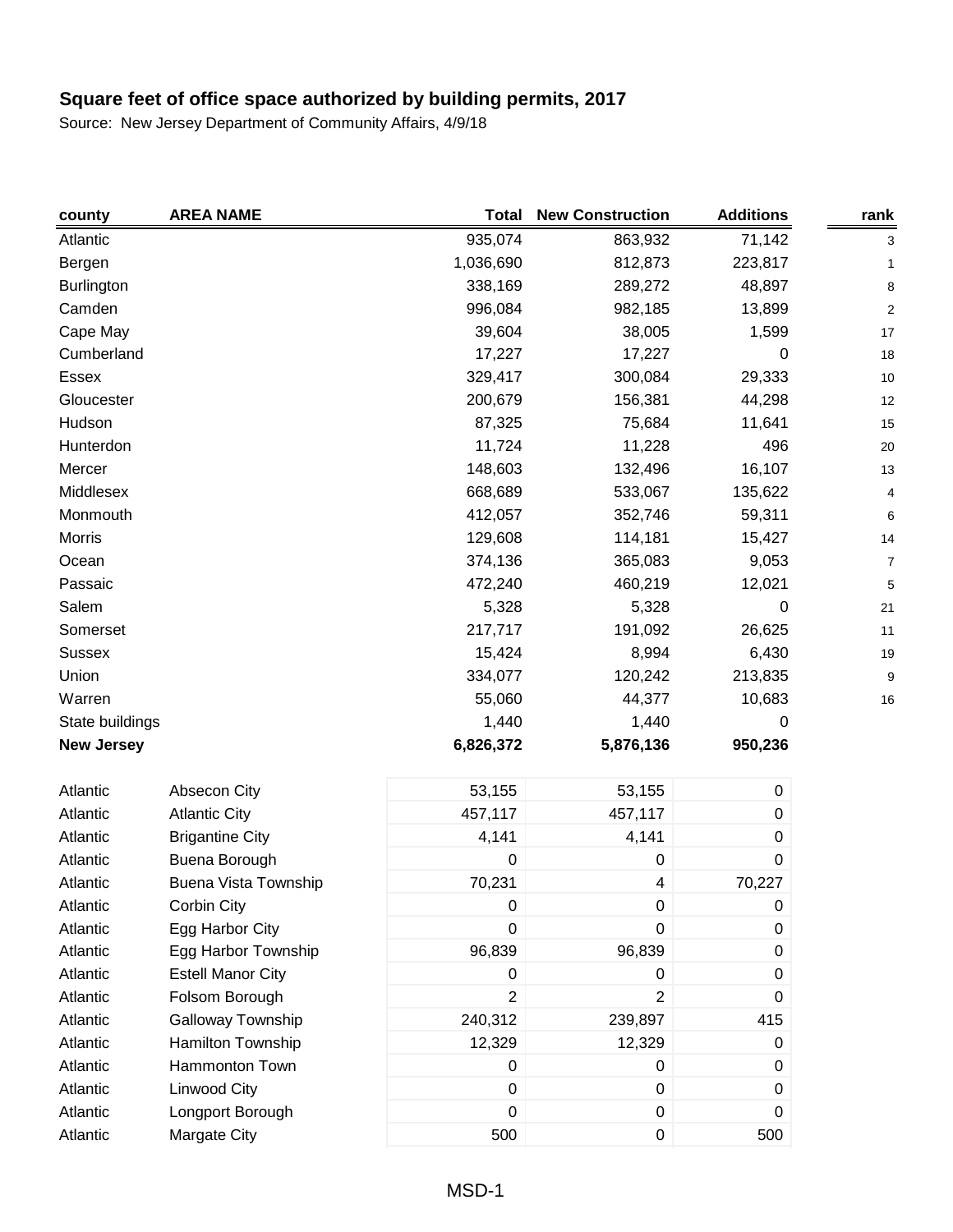| county   | <b>AREA NAME</b>          | <b>Total</b>     | <b>New Construction</b> | <b>Additions</b> | rank |
|----------|---------------------------|------------------|-------------------------|------------------|------|
| Atlantic | Mullica Township          | 448              | 448                     | 0                |      |
| Atlantic | Northfield City           | $\pmb{0}$        | 0                       | 0                |      |
| Atlantic | Pleasantville City        | $\pmb{0}$        | 0                       | 0                |      |
| Atlantic | Port Republic City        | $\pmb{0}$        | 0                       | 0                |      |
| Atlantic | <b>Somers Point City</b>  | 0                | $\mathbf 0$             | 0                |      |
| Atlantic | Ventnor City              | $\pmb{0}$        | $\mathbf 0$             | 0                |      |
| Atlantic | <b>Weymouth Township</b>  | $\pmb{0}$        | $\mathbf 0$             | 0                |      |
| Bergen   | Allendale Borough         | 147              | 0                       | 147              |      |
| Bergen   | Alpine Borough            | $\pmb{0}$        | 0                       | 0                |      |
| Bergen   | Bergenfield Borough       | $\pmb{0}$        | 0                       | $\mathbf 0$      |      |
| Bergen   | Bogota Borough            | $\pmb{0}$        | 0                       | 0                |      |
| Bergen   | Carlstadt Borough         | $\pmb{0}$        | 0                       | 0                |      |
| Bergen   | Cliffside Park Borough    | 0                | $\mathbf 0$             | 0                |      |
| Bergen   | Closter Borough           | 3,734            | 3,467                   | 267              |      |
| Bergen   | Cresskill Borough         | $\pmb{0}$        | 0                       | 0                |      |
| Bergen   | Demarest Borough          | 0                | 0                       | 0                |      |
| Bergen   | Dumont Borough            | $\Omega$         | 0                       | 0                |      |
| Bergen   | Elmwood Park Borough      | 49               | 0                       | 49               |      |
| Bergen   | East Rutherford Borough   | 9,856            | 9,856                   | $\mathbf 0$      |      |
| Bergen   | Edgewater Borough         | 12,800           | 12,800                  | 0                |      |
| Bergen   | <b>Emerson Borough</b>    | $\pmb{0}$        | 0                       | $\mathbf 0$      |      |
| Bergen   | <b>Englewood City</b>     | $\pmb{0}$        | 0                       | 0                |      |
| Bergen   | Englewood Cliffs Borough  | 303,650          | 303,650                 | 0                |      |
| Bergen   | Fair Lawn Borough         | $\pmb{0}$        | 0                       | 0                |      |
| Bergen   | Fairview Borough          | $\pmb{0}$        | 0                       | 0                |      |
| Bergen   | Fort Lee Borough          | 0                | 0                       | 0                |      |
| Bergen   | Franklin Lakes Borough    | 0                | $\mathbf 0$             | 0                |      |
| Bergen   | <b>Garfield City</b>      | 19,432           | 19,432                  | $\pmb{0}$        |      |
| Bergen   | Glen Rock Borough         | 0                | 0                       | 0                |      |
| Bergen   | <b>Hackensack City</b>    | 2,944            | 2,944                   | 0                |      |
| Bergen   | Harrington Park Borough   | $\boldsymbol{0}$ | 0                       | 0                |      |
| Bergen   | Hasbrouck Heights Borough | $\pmb{0}$        | $\mathbf 0$             | 0                |      |
| Bergen   | Haworth Borough           | $\pmb{0}$        | $\pmb{0}$               | 0                |      |
| Bergen   | Hillsdale Borough         | $\pmb{0}$        | $\mathbf 0$             | $\mathbf 0$      |      |
| Bergen   | Ho-Ho-Kus Borough         | $\pmb{0}$        | $\pmb{0}$               | 0                |      |
| Bergen   | Leonia Borough            | $\pmb{0}$        | 0                       | 0                |      |
| Bergen   | Little Ferry Borough      | $\pmb{0}$        | 0                       | 0                |      |
| Bergen   | Lodi Borough              | 0                | 0                       | 0                |      |
| Bergen   | Lyndhurst Township        | 2,720            | 0                       | 2,720            |      |
| Bergen   | Mahwah Township           | 300,607          | 271,176                 | 29,431           |      |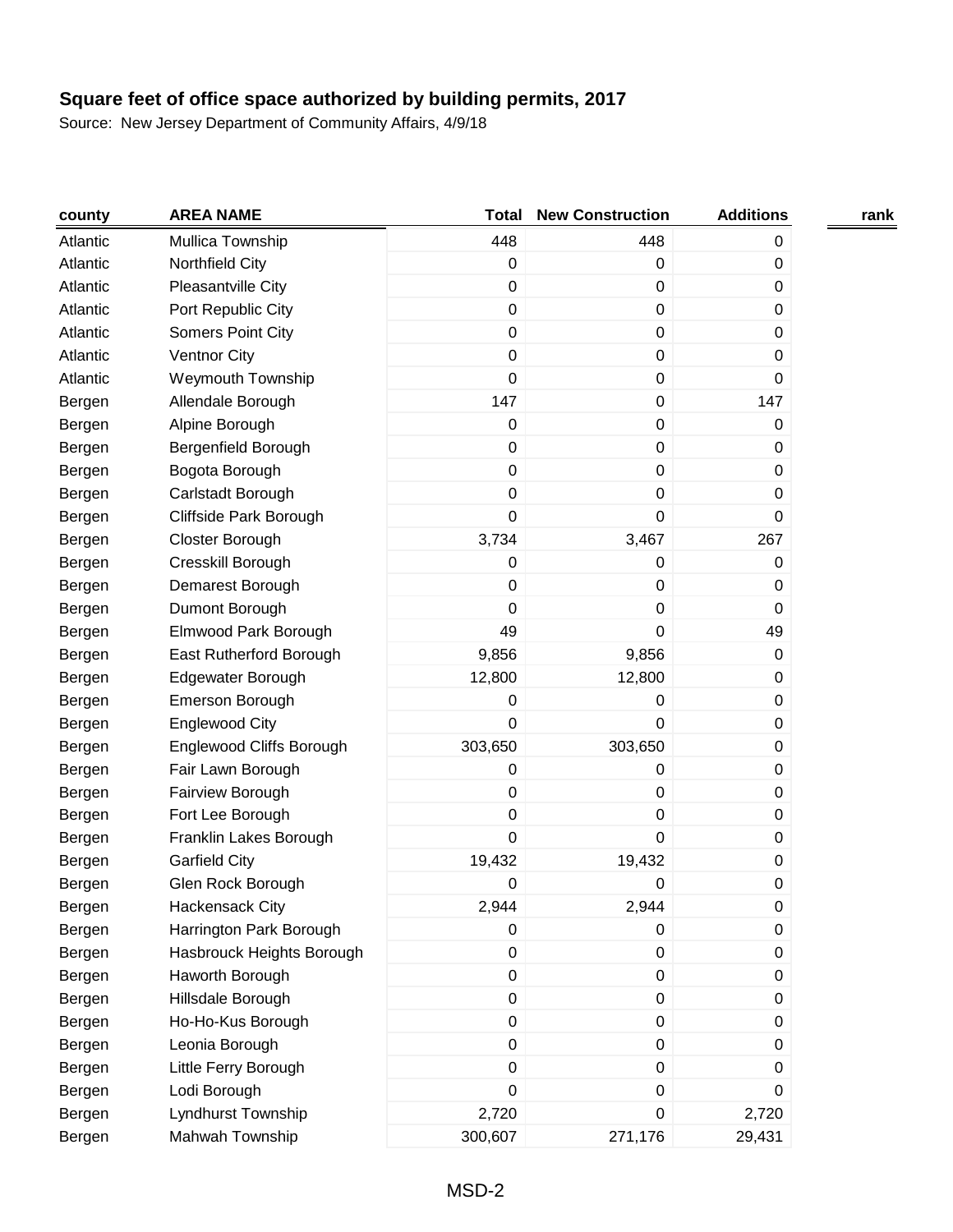| county            | <b>AREA NAME</b>           | <b>Total</b>     | <b>New Construction</b> | <b>Additions</b> | rank |
|-------------------|----------------------------|------------------|-------------------------|------------------|------|
| Bergen            | Maywood Borough            | $\pmb{0}$        | 0                       | 0                |      |
| Bergen            | Midland Park Borough       | $\pmb{0}$        | 0                       | $\boldsymbol{0}$ |      |
| Bergen            | Montvale Borough           | 208,634          | 37,546                  | 171,088          |      |
| Bergen            | Moonachie Borough          | 0                | 0                       | 0                |      |
| Bergen            | New Milford Borough        | $\boldsymbol{0}$ | 0                       | 0                |      |
| Bergen            | North Arlington Borough    | 3,240            | 3,240                   | $\boldsymbol{0}$ |      |
| Bergen            | Northvale Borough          | 0                | 0                       | $\boldsymbol{0}$ |      |
| Bergen            | Norwood Borough            | 76,950           | 76,950                  | 0                |      |
| Bergen            | Oakland Borough            | 3,866            | 0                       | 3,866            |      |
| Bergen            | Old Tappan Borough         | 5,601            | 5,601                   | $\boldsymbol{0}$ |      |
| Bergen            | Oradell Borough            | 0                | 0                       | $\boldsymbol{0}$ |      |
| Bergen            | Palisades Park Borough     | 5,355            | 5,355                   | $\boldsymbol{0}$ |      |
| Bergen            | Paramus Borough            | 4,120            | 0                       | 4,120            |      |
| Bergen            | Park Ridge Borough         | 11,508           | 11,508                  | $\boldsymbol{0}$ |      |
| Bergen            | Ramsey Borough             | 0                | 0                       | $\boldsymbol{0}$ |      |
| Bergen            | Ridgefield Borough         | $\pmb{0}$        | 0                       | 0                |      |
| Bergen            | Ridgefield Park Village    | $\pmb{0}$        | $\mathsf 0$             | $\boldsymbol{0}$ |      |
| Bergen            | Ridgewood Village          | $\boldsymbol{0}$ | 0                       | 0                |      |
| Bergen            | River Edge Borough         | 3,984            | 3,984                   | $\mathbf 0$      |      |
| Bergen            | River Vale Township        | 1,584            | 0                       | 1,584            |      |
| Bergen            | Rochelle Park Township     | $\boldsymbol{0}$ | 0                       | $\boldsymbol{0}$ |      |
| Bergen            | Rockleigh Borough          | $\mathbf 0$      | 0                       | 0                |      |
| Bergen            | <b>Rutherford Borough</b>  | $\pmb{0}$        | 0                       | $\boldsymbol{0}$ |      |
| Bergen            | Saddle Brook Township      | $\pmb{0}$        | 0                       | 0                |      |
| Bergen            | Saddle River Borough       | $\pmb{0}$        | 0                       | 0                |      |
| Bergen            | South Hackensack Twp       | $\pmb{0}$        | $\mathsf 0$             | $\pmb{0}$        |      |
| Bergen            | <b>Teaneck Township</b>    | $\mathbf 0$      | 0                       | 0                |      |
| Bergen            | <b>Tenafly Borough</b>     | 2,892            | 0                       | 2,892            |      |
| Bergen            | Teterboro Borough          | 0                | 0                       | 0                |      |
| Bergen            | Upper Saddle River Borough | 0                | $\pmb{0}$               | 0                |      |
| Bergen            | <b>Waldwick Borough</b>    | 220              | 0                       | 220              |      |
| Bergen            | Wallington Borough         | 2,500            | 2,500                   | $\boldsymbol{0}$ |      |
| Bergen            | Washington Township        | $\boldsymbol{0}$ | 0                       | $\boldsymbol{0}$ |      |
| Bergen            | Westwood Borough           | $\pmb{0}$        | 0                       | $\boldsymbol{0}$ |      |
| Bergen            | Woodcliff Lake Borough     | $\pmb{0}$        | 0                       | $\boldsymbol{0}$ |      |
| Bergen            | Wood-Ridge Borough         | 42,864           | 42,864                  | 0                |      |
| Bergen            | <b>Wyckoff Township</b>    | 7,433            | 0                       | 7,433            |      |
| Burlington        | <b>Bass River Township</b> | $\pmb{0}$        | 0                       | 0                |      |
| <b>Burlington</b> | <b>Beverly City</b>        | $\pmb{0}$        | 0                       | $\pmb{0}$        |      |
| Burlington        | <b>Bordentown City</b>     | 5,763            | 5,763                   | $\pmb{0}$        |      |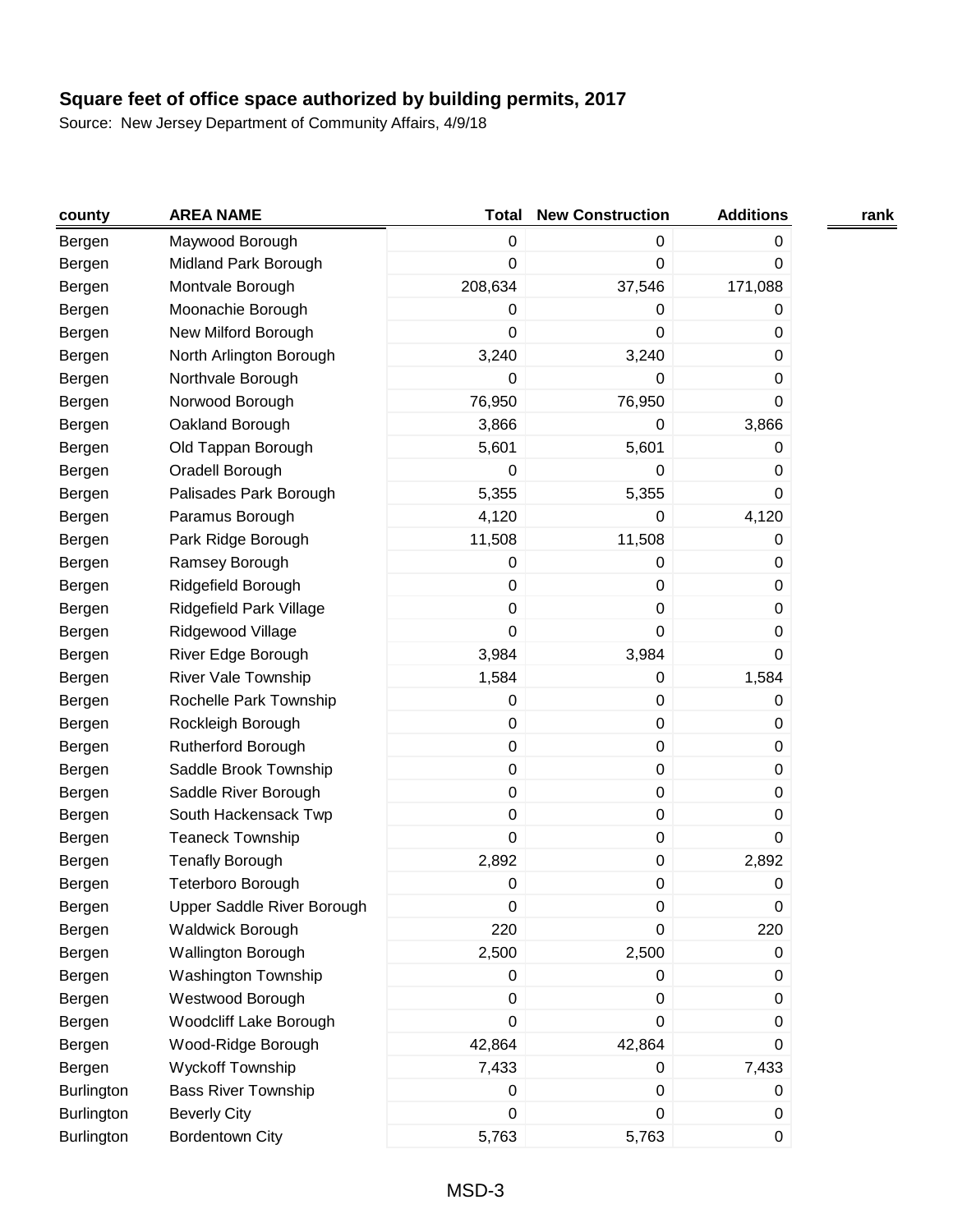| county            | <b>AREA NAME</b>               | <b>Total</b>     | <b>New Construction</b> | <b>Additions</b> | rank |
|-------------------|--------------------------------|------------------|-------------------------|------------------|------|
| Burlington        | <b>Bordentown Township</b>     | 10,500           | 10,500                  | 0                |      |
| <b>Burlington</b> | <b>Burlington City</b>         | 0                | 0                       | 0                |      |
| <b>Burlington</b> | <b>Burlington Township</b>     | 11,465           | 10,029                  | 1,436            |      |
| <b>Burlington</b> | <b>Chesterfield Township</b>   | 0                | 0                       | 0                |      |
| <b>Burlington</b> | Cinnaminson Township           | 840              | 0                       | 840              |      |
| <b>Burlington</b> | Delanco Township               | 14,192           | 14,192                  | 0                |      |
| <b>Burlington</b> | Delran Township                | 0                | 0                       | 0                |      |
| <b>Burlington</b> | Eastampton Township            | 2,430            | 0                       | 2,430            |      |
| <b>Burlington</b> | <b>Edgewater Park Township</b> | 0                | 0                       | 0                |      |
| <b>Burlington</b> | Evesham Township               | 47,100           | 47,100                  | 0                |      |
| <b>Burlington</b> | Fieldsboro Borough             | 0                | 0                       | 0                |      |
| <b>Burlington</b> | Florence Township              | 120              | 120                     | 0                |      |
| <b>Burlington</b> | Hainesport Township            | 64               | 0                       | 64               |      |
| <b>Burlington</b> | <b>Lumberton Township</b>      | 14,750           | 14,750                  | $\boldsymbol{0}$ |      |
| <b>Burlington</b> | <b>Mansfield Township</b>      | 0                | 0                       | 0                |      |
| <b>Burlington</b> | Maple Shade Township           | 1,893            | 1,893                   | 0                |      |
| <b>Burlington</b> | Medford Township               | 8,207            | 8,207                   | $\boldsymbol{0}$ |      |
| <b>Burlington</b> | Medford Lakes Borough          | 0                | 0                       | 0                |      |
| <b>Burlington</b> | Moorestown Township            | 1                | 1                       | 0                |      |
| <b>Burlington</b> | Mount Holly Township           | 0                | 0                       | 0                |      |
| <b>Burlington</b> | Mount Laurel Township          | 115,421          | 101,720                 | 13,701           |      |
| <b>Burlington</b> | New Hanover Township           | 0                | 0                       | 0                |      |
| Burlington        | North Hanover Township         | $\boldsymbol{0}$ | 0                       | 0                |      |
| <b>Burlington</b> | Palmyra Borough                | 0                | 0                       | 0                |      |
| <b>Burlington</b> | Pemberton Borough              | 0                | 0                       | 0                |      |
| <b>Burlington</b> | Pemberton Township             | 63,187           | 63,187                  | $\pmb{0}$        |      |
| <b>Burlington</b> | Riverside Township             | 0                | 0                       | 0                |      |
| <b>Burlington</b> | Riverton Borough               | 0                | 0                       | $\pmb{0}$        |      |
| <b>Burlington</b> | Shamong Township               | 0                | 0                       | $\mathbf 0$      |      |
| <b>Burlington</b> | Southampton Township           | 0                | 0                       | $\pmb{0}$        |      |
| <b>Burlington</b> | Springfield Township           | 7,554            | 7,554                   | 0                |      |
| Burlington        | <b>Tabernacle Township</b>     | 0                | 0                       | 0                |      |
| <b>Burlington</b> | <b>Washington Township</b>     | 0                | 0                       | 0                |      |
| <b>Burlington</b> | <b>Westampton Township</b>     | 32,826           | 2,400                   | 30,426           |      |
| <b>Burlington</b> | Willingboro Township           | 0                | 0                       | 0                |      |
| <b>Burlington</b> | Woodland Township              | 0                | 0                       | 0                |      |
| <b>Burlington</b> | Wrightstown Borough            | 1,856            | 1,856                   | $\pmb{0}$        |      |
| Camden            | Audubon Borough                | 0                | $\pmb{0}$               | $\mathbf 0$      |      |
| Camden            | Audubon Park Borough           | 0                | 0                       | $\pmb{0}$        |      |
| Camden            | Barrington Borough             | $\boldsymbol{0}$ | 0                       | $\pmb{0}$        |      |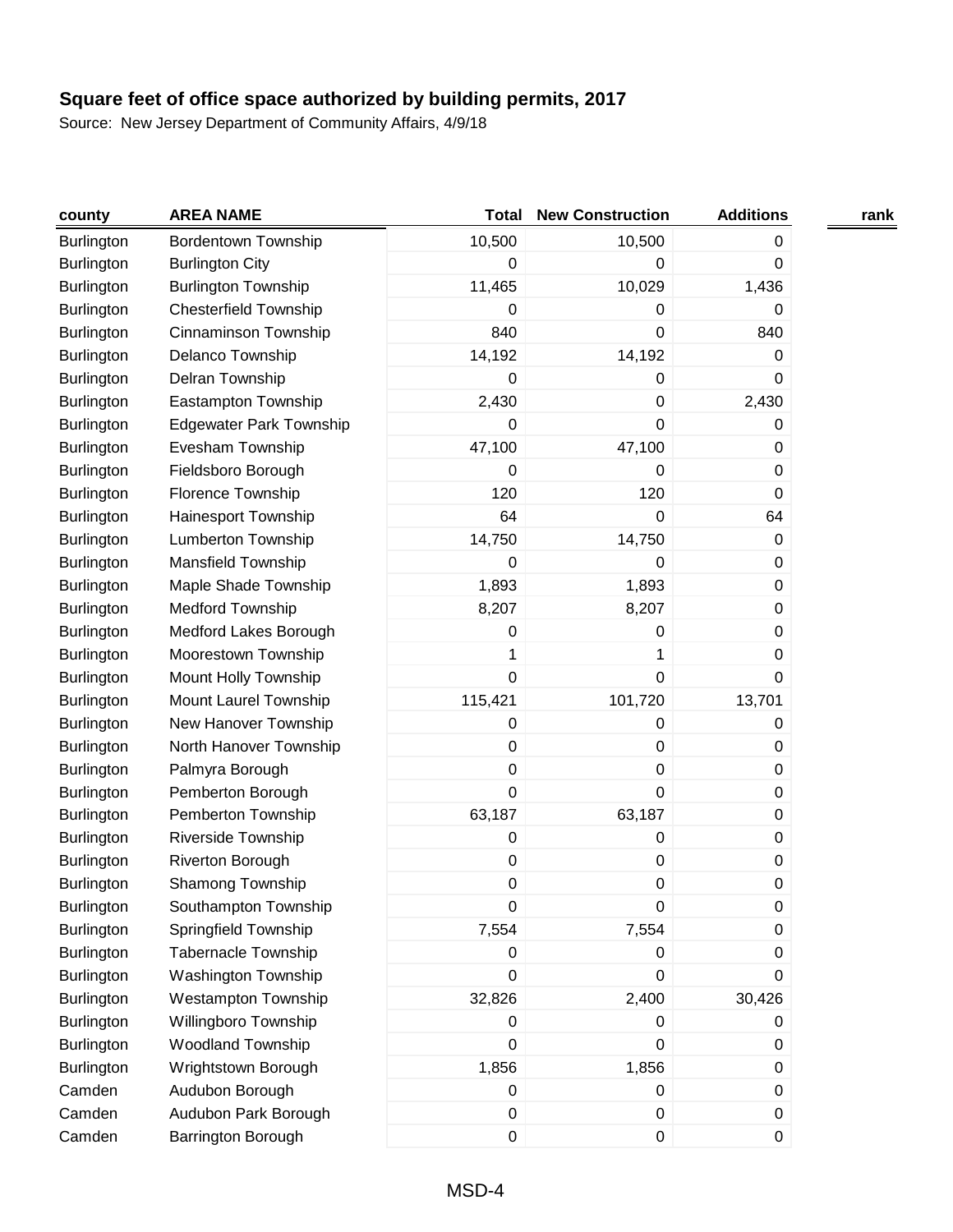| county   | <b>AREA NAME</b>            | <b>Total</b>     | <b>New Construction</b> | <b>Additions</b> | rank |
|----------|-----------------------------|------------------|-------------------------|------------------|------|
| Camden   | Bellmawr Borough            | 14,366           | 14,366                  | 0                |      |
| Camden   | Berlin Borough              | 0                | $\pmb{0}$               | $\boldsymbol{0}$ |      |
| Camden   | <b>Berlin Township</b>      | 9,600            | 9,600                   | 0                |      |
| Camden   | Brooklawn Borough           | 0                | 0                       | 0                |      |
| Camden   | Camden City                 | 941,576          | 936,299                 | 5,277            |      |
| Camden   | <b>Cherry Hill Township</b> | 735              | $\pmb{0}$               | 735              |      |
| Camden   | <b>Chesilhurst Borough</b>  | 0                | 0                       | 0                |      |
| Camden   | <b>Clementon Borough</b>    | $\pmb{0}$        | $\pmb{0}$               | $\boldsymbol{0}$ |      |
| Camden   | Collingswood Borough        | $\pmb{0}$        | $\pmb{0}$               | 0                |      |
| Camden   | Gibbsboro Borough           | $\mathbf 0$      | $\pmb{0}$               | 0                |      |
| Camden   | <b>Gloucester City</b>      | 705              | 0                       | 705              |      |
| Camden   | <b>Gloucester Township</b>  | 4,476            | 4,476                   | 0                |      |
| Camden   | Haddon Township             | 0                | 0                       | $\pmb{0}$        |      |
| Camden   | Haddonfield Borough         | $\boldsymbol{0}$ | $\pmb{0}$               | 0                |      |
| Camden   | Haddon Heights Borough      | $\pmb{0}$        | $\pmb{0}$               | $\boldsymbol{0}$ |      |
| Camden   | Hi-nella Borough            | $\pmb{0}$        | $\pmb{0}$               | 0                |      |
| Camden   | Laurel Springs Borough      | $\mathbf 0$      | 0                       | 0                |      |
| Camden   | Lawnside Borough            | 6,344            | 6,344                   | 0                |      |
| Camden   | Lindenwold Borough          | 2,000            | 2,000                   | 0                |      |
| Camden   | Magnolia Borough            | 0                | 0                       | 0                |      |
| Camden   | Merchantville Borough       | $\pmb{0}$        | $\pmb{0}$               | $\boldsymbol{0}$ |      |
| Camden   | Mount Ephraim Borough       | $\mathbf 0$      | 0                       | 0                |      |
| Camden   | Oaklyn Borough              | 475              | 0                       | 475              |      |
| Camden   | Pennsauken Township         | 1,998            | 1,560                   | 438              |      |
| Camden   | Pine Hill Borough           | $\pmb{0}$        | $\pmb{0}$               | 0                |      |
| Camden   | Pine Valley Borough         | $\pmb{0}$        | $\pmb{0}$               | 0                |      |
| Camden   | Runnemede Borough           | 4,515            | 4,515                   | $\boldsymbol{0}$ |      |
| Camden   | Somerdale Borough           | $\pmb{0}$        | 0                       | $\pmb{0}$        |      |
| Camden   | Stratford Borough           | 0                | $\pmb{0}$               | 0                |      |
| Camden   | Tavistock Borough           | 0                | 0                       | 0                |      |
| Camden   | Voorhees Township           | $\pmb{0}$        | 0                       | 0                |      |
| Camden   | <b>Waterford Township</b>   | $\pmb{0}$        | 0                       | 0                |      |
| Camden   | Winslow Township            | 9,294            | 3,025                   | 6,269            |      |
| Camden   | Woodlynne Borough           | $\pmb{0}$        | $\pmb{0}$               | $\boldsymbol{0}$ |      |
| Cape May | Avalon Borough              | $\pmb{0}$        | 0                       | 0                |      |
| Cape May | Cape May City               | $\pmb{0}$        | $\pmb{0}$               | 0                |      |
| Cape May | Cape May Point Borough      | $\pmb{0}$        | 0                       | 0                |      |
| Cape May | Dennis Township             | $\pmb{0}$        | $\pmb{0}$               | 0                |      |
| Cape May | Lower Township              | $\mathbf 0$      | $\pmb{0}$               | 0                |      |
| Cape May | Middle Township             | 5,683            | 4,087                   | 1,596            |      |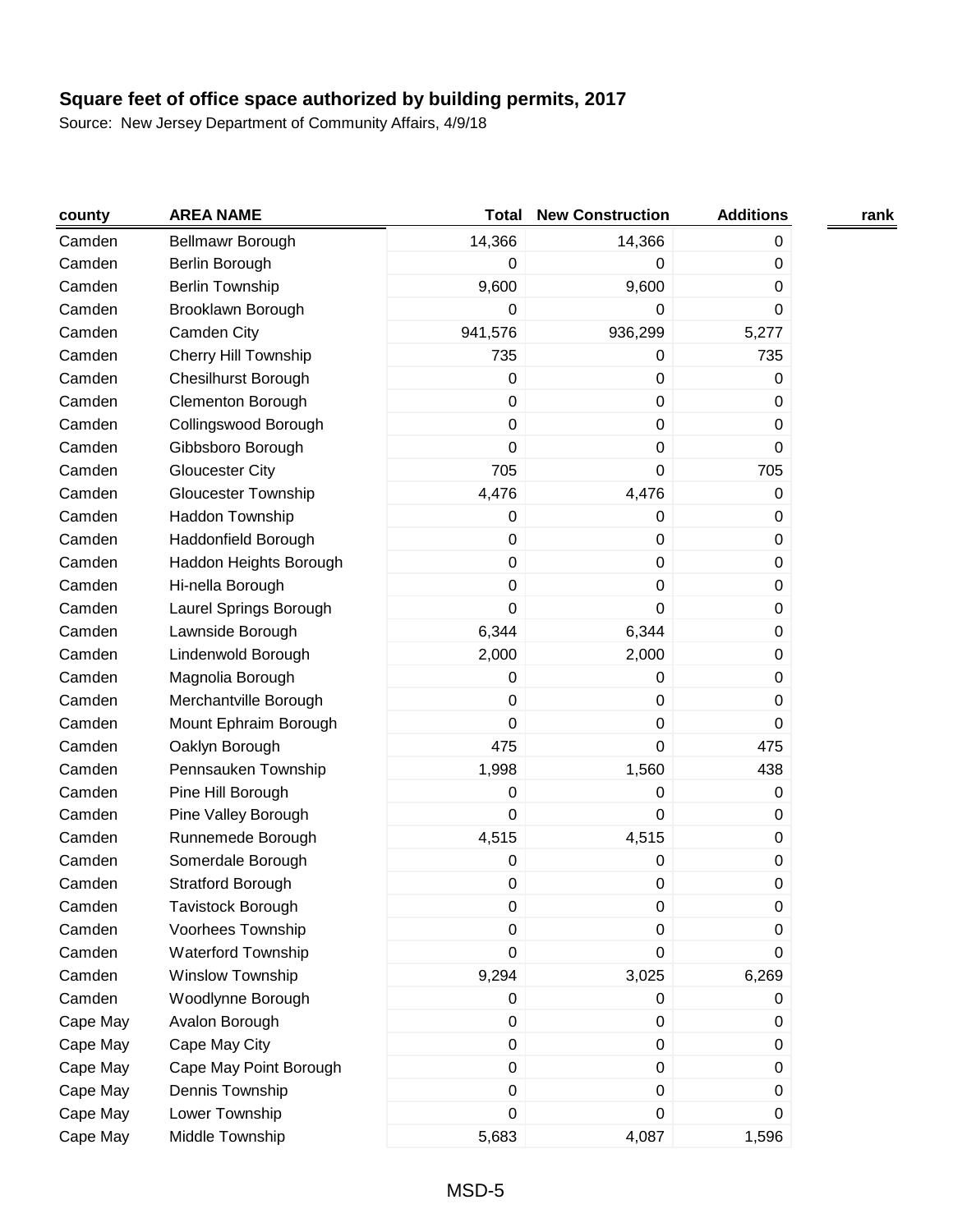| county       | <b>AREA NAME</b>                | <b>Total</b>     | <b>New Construction</b> | <b>Additions</b> | rank |
|--------------|---------------------------------|------------------|-------------------------|------------------|------|
| Cape May     | North Wildwood City             | $\pmb{0}$        | 0                       | $\mathbf 0$      |      |
| Cape May     | Ocean City                      | $\boldsymbol{0}$ | $\pmb{0}$               | $\boldsymbol{0}$ |      |
| Cape May     | Sea Isle City                   | 9,677            | 9,677                   | 0                |      |
| Cape May     | Stone Harbor Borough            | $\boldsymbol{0}$ | $\pmb{0}$               | $\boldsymbol{0}$ |      |
| Cape May     | <b>Upper Township</b>           | 15,521           | 15,521                  | 0                |      |
| Cape May     | West Cape May Borough           | $\boldsymbol{0}$ | 0                       | $\boldsymbol{0}$ |      |
| Cape May     | West Wildwood Borough           | 0                | $\mathbf 0$             | 0                |      |
| Cape May     | <b>Wildwood City</b>            | 8,720            | 8,720                   | $\boldsymbol{0}$ |      |
| Cape May     | Wildwood Crest Borough          | $\pmb{0}$        | 0                       | 0                |      |
| Cape May     | Woodbine Borough                | 3                | $\mathbf 0$             | 3                |      |
| Cumberland   | <b>Bridgeton City</b>           | $\mathbf 0$      | 0                       | 0                |      |
| Cumberland   | <b>Commercial Township</b>      | $\mathsf 0$      | $\pmb{0}$               | 0                |      |
| Cumberland   | Deerfield Township              | $\pmb{0}$        | $\pmb{0}$               | 0                |      |
| Cumberland   | Downe Township                  | $\mathsf 0$      | $\pmb{0}$               | 0                |      |
| Cumberland   | <b>Fairfield Township</b>       | $\pmb{0}$        | $\pmb{0}$               | $\boldsymbol{0}$ |      |
| Cumberland   | <b>Greenwich Township</b>       | 0                | $\mathbf 0$             | 0                |      |
| Cumberland   | <b>Hopewell Township</b>        | 9,100            | 9,100                   | $\boldsymbol{0}$ |      |
| Cumberland   | Lawrence Township               | $\boldsymbol{0}$ | $\pmb{0}$               | 0                |      |
| Cumberland   | Maurice River Township          | $\pmb{0}$        | $\pmb{0}$               | $\boldsymbol{0}$ |      |
| Cumberland   | Millville City                  | $\mathbf 0$      | $\pmb{0}$               | 0                |      |
| Cumberland   | Shiloh Borough                  | $\mathbf 0$      | $\pmb{0}$               | $\boldsymbol{0}$ |      |
| Cumberland   | <b>Stow Creek Township</b>      | 0                | $\mathbf 0$             | 0                |      |
| Cumberland   | <b>Upper Deerfield Township</b> | 4,527            | 4,527                   | 0                |      |
| Cumberland   | <b>Vineland City</b>            | 3,600            | 3,600                   | $\boldsymbol{0}$ |      |
| <b>Essex</b> | <b>Belleville Township</b>      | $\boldsymbol{0}$ | 0                       | 0                |      |
| Essex        | <b>Bloomfield Township</b>      | 3,056            | 2,340                   | 716              |      |
| Essex        | Caldwell Borough                | $\boldsymbol{0}$ | $\pmb{0}$               | $\boldsymbol{0}$ |      |
| <b>Essex</b> | Cedar Grove Township            | 0                | $\pmb{0}$               | $\boldsymbol{0}$ |      |
| <b>Essex</b> | East Orange City                | 30,235           | 30,235                  | $\boldsymbol{0}$ |      |
| Essex        | <b>Essex Fells Borough</b>      | $\mathbf 0$      | 0                       | 0                |      |
| Essex        | <b>Fairfield Township</b>       | 5,280            | 0                       | 5,280            |      |
| Essex        | Glen Ridge Borough              | $\mathbf 0$      | $\pmb{0}$               | 0                |      |
| Essex        | Irvington Township              | $\boldsymbol{0}$ | $\pmb{0}$               | 0                |      |
| Essex        | Livingston Township             | $\mathbf 0$      | $\pmb{0}$               | 0                |      |
| Essex        | Maplewood Township              | 716              | 0                       | 716              |      |
| <b>Essex</b> | Millburn Township               | 6,342            | 6,342                   | 0                |      |
| Essex        | Montclair Township              | 11,387           | 4,530                   | 6,857            |      |
| Essex        | <b>Newark City</b>              | 184,355          | 184,351                 | 4                |      |
| Essex        | North Caldwell Borough          | 0                | 0                       | $\boldsymbol{0}$ |      |
| Essex        | Nutley Township                 | 11,053           | $\pmb{0}$               | 11,053           |      |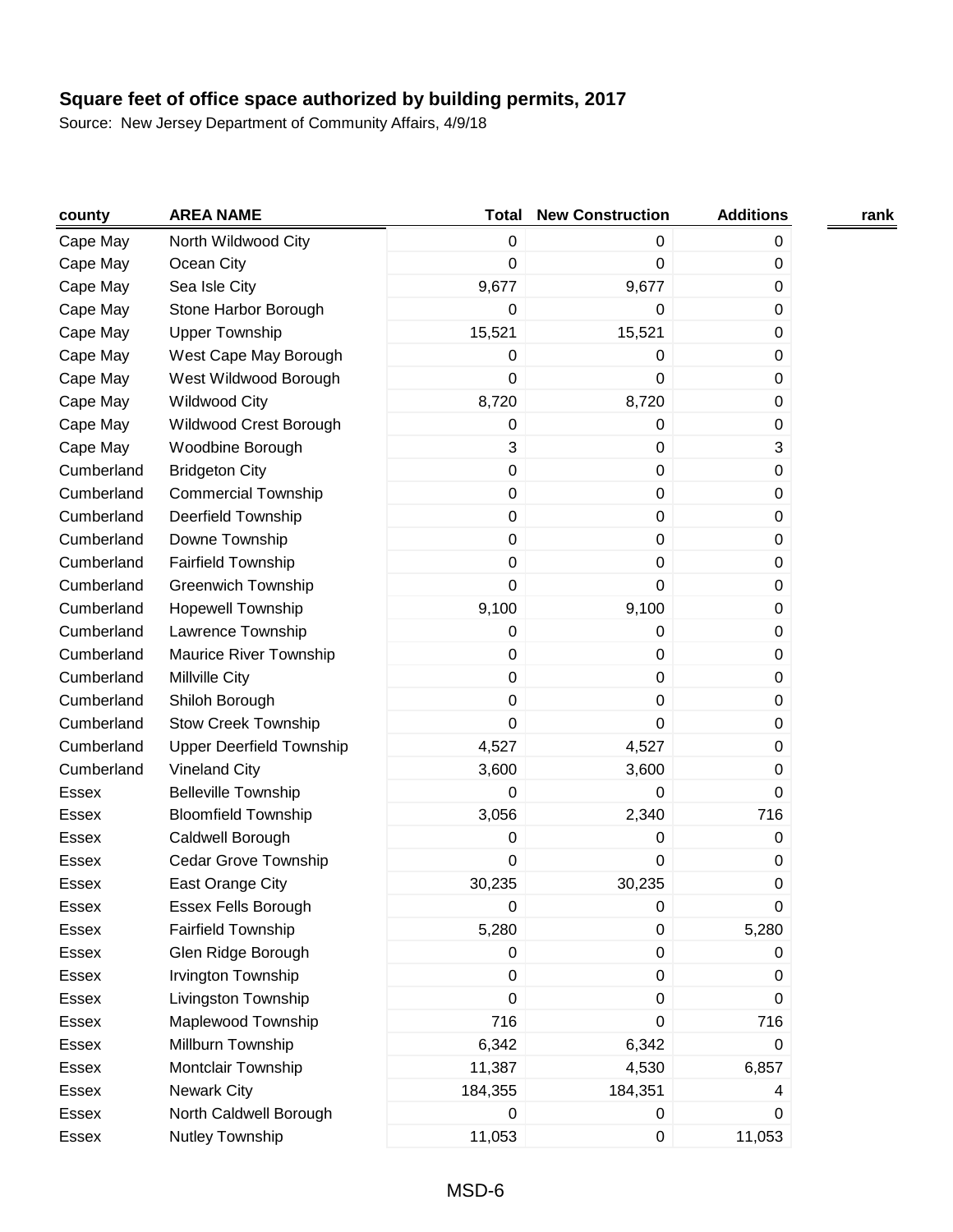| county       | <b>AREA NAME</b>            | <b>Total</b>     | <b>New Construction</b> | <b>Additions</b> | rank |
|--------------|-----------------------------|------------------|-------------------------|------------------|------|
| Essex        | City of Orange Township     | 3,000            | 3,000                   | $\mathbf 0$      |      |
| <b>Essex</b> | Roseland Borough            | $\pmb{0}$        | 0                       | $\boldsymbol{0}$ |      |
| Essex        | South Orange Village        | 0                | $\mathbf 0$             | 0                |      |
| <b>Essex</b> | Verona Township             | $\mathbf 0$      | $\mathbf 0$             | 0                |      |
| Essex        | West Caldwell Township      | 12,064           | 7,357                   | 4,707            |      |
| Essex        | <b>West Orange Township</b> | 61,929           | 61,929                  | 0                |      |
| Gloucester   | Clayton Borough             | 0                | 0                       | 0                |      |
| Gloucester   | Deptford Township           | 37,872           | 18,627                  | 19,245           |      |
| Gloucester   | East Greenwich Township     | 2                | 2                       | 0                |      |
| Gloucester   | <b>Elk Township</b>         | $\mathbf 0$      | $\pmb{0}$               | 0                |      |
| Gloucester   | Franklin Township           | 4,000            | 4,000                   | 0                |      |
| Gloucester   | Glassboro Borough           | 120              | 120                     | 0                |      |
| Gloucester   | <b>Greenwich Township</b>   | $\boldsymbol{0}$ | $\pmb{0}$               | $\mathbf 0$      |      |
| Gloucester   | Harrison Township           | 31,971           | 29,099                  | 2,872            |      |
| Gloucester   | Logan Township              | 9,600            | 9,600                   | $\boldsymbol{0}$ |      |
| Gloucester   | Mantua Township             | 0                | $\Omega$                | 0                |      |
| Gloucester   | Monroe Township             | 9,306            | 6,295                   | 3,011            |      |
| Gloucester   | National Park Borough       | $\boldsymbol{0}$ | $\pmb{0}$               | $\boldsymbol{0}$ |      |
| Gloucester   | Newfield Borough            | $\mathbf 0$      | $\mathbf 0$             | 0                |      |
| Gloucester   | Paulsboro Borough           | $\mathbf 0$      | 0                       | 0                |      |
| Gloucester   | Pitman Borough              | $\mathbf 0$      | $\pmb{0}$               | 0                |      |
| Gloucester   | South Harrison Township     | $\pmb{0}$        | $\pmb{0}$               | 0                |      |
| Gloucester   | Swedesboro Borough          | $\mathbf 0$      | $\mathbf 0$             | 0                |      |
| Gloucester   | Washington Township         | 98,159           | 78,989                  | 19,170           |      |
| Gloucester   | Wenonah Borough             | $\boldsymbol{0}$ | $\mathbf 0$             | 0                |      |
| Gloucester   | West Deptford Township      | 5,169            | 5,169                   | $\boldsymbol{0}$ |      |
| Gloucester   | Westville Borough           | $\boldsymbol{0}$ | $\pmb{0}$               | $\boldsymbol{0}$ |      |
| Gloucester   | <b>Woodbury City</b>        | $\pmb{0}$        | $\pmb{0}$               | $\boldsymbol{0}$ |      |
| Gloucester   | Woodbury Heights Borough    | $\boldsymbol{0}$ | $\pmb{0}$               | $\boldsymbol{0}$ |      |
| Gloucester   | <b>Woolwich Township</b>    | 4,480            | 4,480                   | 0                |      |
| Hudson       | <b>Bayonne City</b>         | 56,600           | 56,600                  | 0                |      |
| Hudson       | East Newark Borough         | $\mathbf 0$      | $\pmb{0}$               | 0                |      |
| Hudson       | Guttenberg Town             | $\mathbf 0$      | 0                       | 0                |      |
| Hudson       | Harrison Town               | $\pmb{0}$        | 0                       | 0                |      |
| Hudson       | <b>Hoboken City</b>         | 15,034           | 15,034                  | $\boldsymbol{0}$ |      |
| Hudson       | Jersey City                 | 13,221           | 4,050                   | 9,171            |      |
| Hudson       | Kearny Town                 | 460              | 0                       | 460              |      |
| Hudson       | North Bergen Township       | $\boldsymbol{0}$ | $\pmb{0}$               | 0                |      |
| Hudson       | Secaucus Town               | 2,010            | $\pmb{0}$               | 2,010            |      |
| Hudson       | <b>Union City</b>           | $\pmb{0}$        | $\pmb{0}$               | $\mathbf 0$      |      |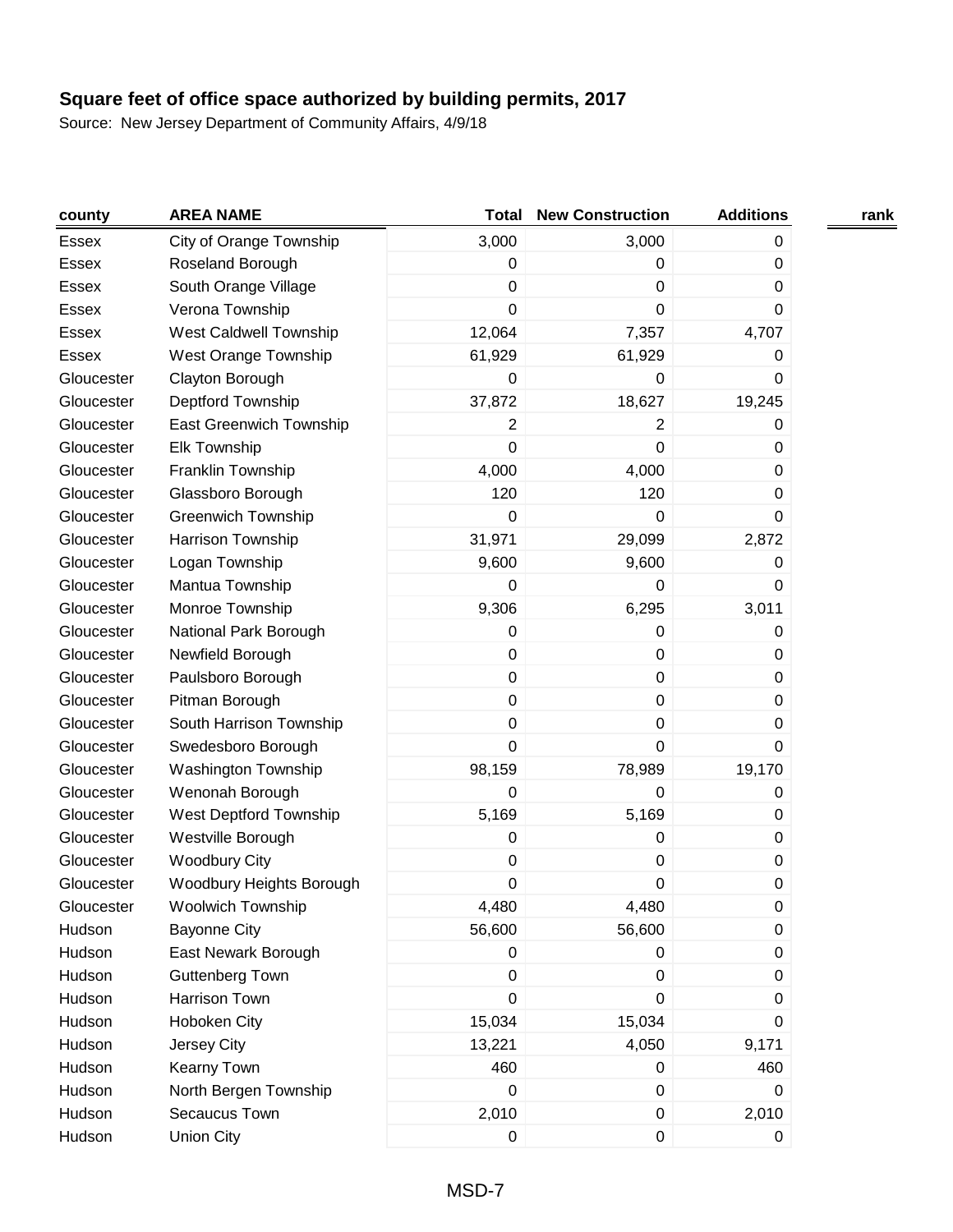| county    | <b>AREA NAME</b>              | <b>Total</b>         | <b>New Construction</b> | <b>Additions</b> | rank |
|-----------|-------------------------------|----------------------|-------------------------|------------------|------|
| Hudson    | Weehawken Township            | $\boldsymbol{0}$     | 0                       | 0                |      |
| Hudson    | West New York Town            | $\boldsymbol{0}$     | $\pmb{0}$               | $\boldsymbol{0}$ |      |
| Hunterdon | Alexandria Township           | 0                    | $\mathbf 0$             | $\Omega$         |      |
| Hunterdon | <b>Bethlehem Township</b>     | 14                   | $\overline{2}$          | 12               |      |
| Hunterdon | <b>Bloomsbury Borough</b>     | $\mathbf 0$          | $\pmb{0}$               | 0                |      |
| Hunterdon | Califon Borough               | $\mathbf 0$          | 0                       | 0                |      |
| Hunterdon | <b>Clinton Town</b>           | 0                    | $\pmb{0}$               | 0                |      |
| Hunterdon | Clinton Township              | 4,022                | 4,022                   | 0                |      |
| Hunterdon | Delaware Township             | $\pmb{0}$            | 0                       | $\boldsymbol{0}$ |      |
| Hunterdon | <b>East Amwell Township</b>   | $\boldsymbol{0}$     | $\pmb{0}$               | $\boldsymbol{0}$ |      |
| Hunterdon | Flemington Borough            | $\mathbf 0$          | $\pmb{0}$               | 0                |      |
| Hunterdon | Franklin Township             | $\boldsymbol{0}$     | $\pmb{0}$               | 0                |      |
| Hunterdon | Frenchtown Borough            | $\boldsymbol{0}$     | $\pmb{0}$               | $\boldsymbol{0}$ |      |
| Hunterdon | Glen Gardner Borough          | $\boldsymbol{0}$     | $\pmb{0}$               | 0                |      |
| Hunterdon | Hampton Borough               | $\boldsymbol{0}$     | $\pmb{0}$               | $\boldsymbol{0}$ |      |
| Hunterdon | High Bridge Borough           | $\boldsymbol{0}$     | $\pmb{0}$               | 0                |      |
| Hunterdon | <b>Holland Township</b>       | $\mathbf 0$          | $\mathbf 0$             | 0                |      |
| Hunterdon | Kingwood Township             | $\boldsymbol{0}$     | $\pmb{0}$               | 0                |      |
| Hunterdon | Lambertville City             | 4                    | $\pmb{0}$               | 4                |      |
| Hunterdon | Lebanon Borough               | $\boldsymbol{0}$     | $\pmb{0}$               | 0                |      |
| Hunterdon | Lebanon Township              | $\boldsymbol{0}$     | $\pmb{0}$               | 0                |      |
| Hunterdon | Milford Borough               | $\boldsymbol{0}$     | $\pmb{0}$               | $\boldsymbol{0}$ |      |
| Hunterdon | Raritan Township              | $\boldsymbol{0}$     | $\pmb{0}$               | $\boldsymbol{0}$ |      |
| Hunterdon | Readington Township           | $\mathbf 0$          | $\pmb{0}$               | 0                |      |
| Hunterdon | Stockton Borough              | $\mathbf 0$          | $\pmb{0}$               | 0                |      |
| Hunterdon | <b>Tewksbury Township</b>     | $\boldsymbol{0}$     | $\pmb{0}$               | $\boldsymbol{0}$ |      |
| Hunterdon | Union Township                | 1                    | 1                       | 0                |      |
| Hunterdon | West Amwell Township          | 7,683                | 7,203                   | 480              |      |
| Mercer    | East Windsor Township         | 0                    | 0                       | 0                |      |
| Mercer    | <b>Ewing Township</b>         | 47,035               | 47,035                  | 0                |      |
| Mercer    | Hamilton Township             | 17,665               | 10,859                  | 6,806            |      |
| Mercer    | <b>Hightstown Borough</b>     | $\pmb{0}$            | 0                       | $\boldsymbol{0}$ |      |
| Mercer    | Hopewell Borough              | 1                    | 1                       | 0                |      |
| Mercer    | <b>Hopewell Township</b>      | 200                  | $\pmb{0}$               | 200              |      |
| Mercer    | Lawrence Township             | 23,470               | 21,870                  | 1,600            |      |
| Mercer    | Pennington Borough            | 0                    | 0                       | 0                |      |
| Mercer    | Princeton Borough             | See Princeton (1114) |                         |                  |      |
| Mercer    | Princeton (Consolidated 1114) | 7,284                | 6,804                   | 480              |      |
| Mercer    | <b>Trenton City</b>           | $\pmb{0}$            | 0                       | 0                |      |
| Mercer    | Robbinsville Township         | 8,117                | 2,297                   | 5,820            |      |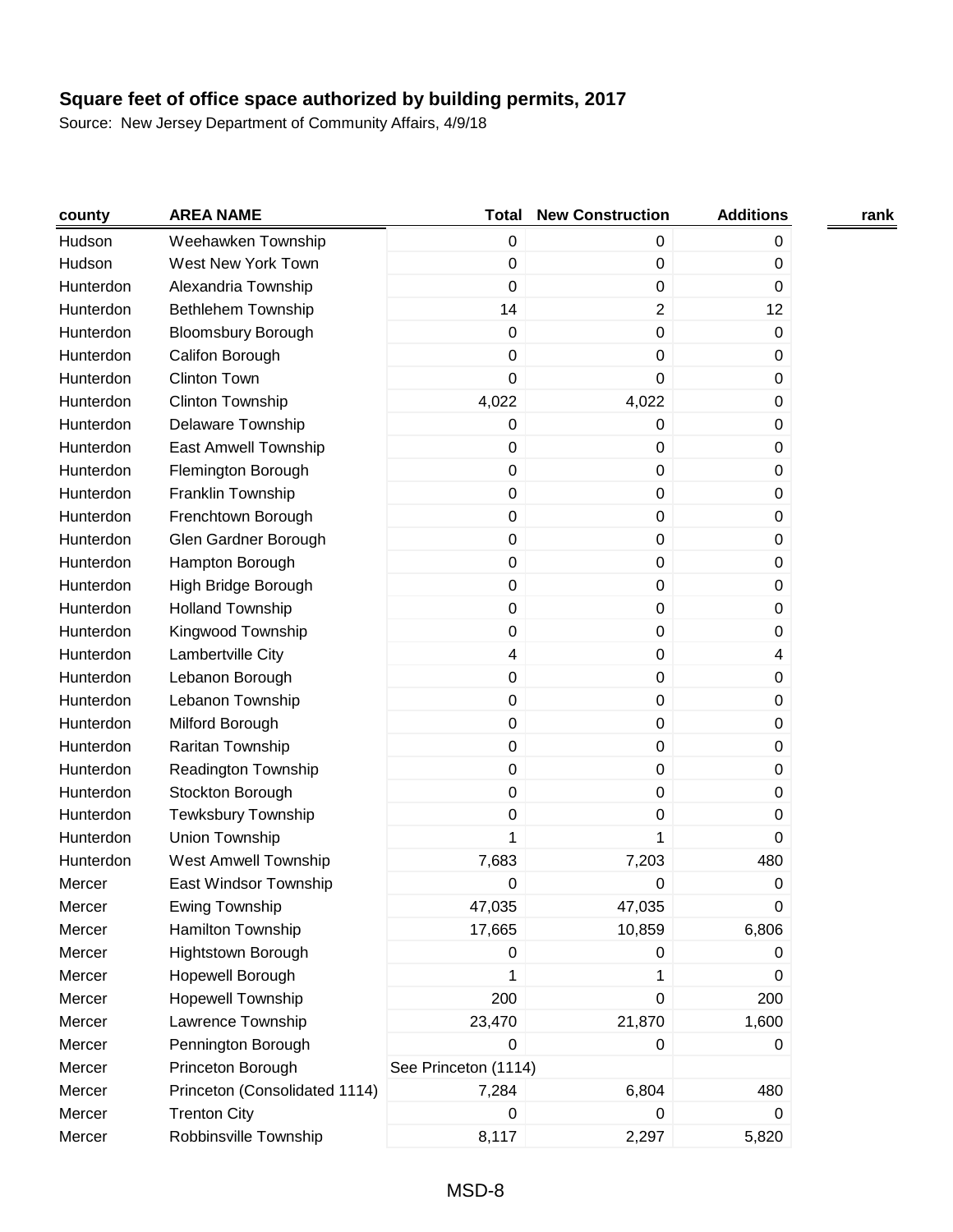| county    | <b>AREA NAME</b>             | <b>Total</b> | <b>New Construction</b> | <b>Additions</b> | rank |
|-----------|------------------------------|--------------|-------------------------|------------------|------|
| Mercer    | West Windsor Township        | 44,831       | 43,630                  | 1,201            |      |
| Middlesex | Carteret Borough             | 80,782       | 36,039                  | 44,743           |      |
| Middlesex | Cranbury Township            | 0            | 0                       | 0                |      |
| Middlesex | Dunellen Borough             | 0            | $\mathbf 0$             | 0                |      |
| Middlesex | East Brunswick Township      | 29,833       | 27,054                  | 2,779            |      |
| Middlesex | Edison Township              | 199,132      | 190,293                 | 8,839            |      |
| Middlesex | Helmetta Borough             | 0            | 0                       | 0                |      |
| Middlesex | <b>Highland Park Borough</b> | $\mathbf 0$  | 0                       | 0                |      |
| Middlesex | Jamesburg Borough            | $\pmb{0}$    | $\pmb{0}$               | 0                |      |
| Middlesex | Old Bridge Township          | 21,070       | 11,946                  | 9,124            |      |
| Middlesex | Metuchen Borough             | 328          | 328                     | 0                |      |
| Middlesex | Middlesex Borough            | $\mathbf 0$  | $\mathbf 0$             | 0                |      |
| Middlesex | Milltown Borough             | 0            | $\pmb{0}$               | $\mathbf 0$      |      |
| Middlesex | Monroe Township              | 38,266       | 38,266                  | 0                |      |
| Middlesex | <b>New Brunswick City</b>    | 3,744        | 3,744                   | $\boldsymbol{0}$ |      |
| Middlesex | North Brunswick Township     | 0            | 0                       | 0                |      |
| Middlesex | Perth Amboy City             | 4,980        | 2,660                   | 2,320            |      |
| Middlesex | Piscataway Township          | 88,618       | 88,618                  | 0                |      |
| Middlesex | Plainsboro Township          | 0            | $\mathbf 0$             | 0                |      |
| Middlesex | Sayreville Borough           | 3,028        | 3,028                   | 0                |      |
| Middlesex | South Amboy City             | 0            | 0                       | 0                |      |
| Middlesex | South Brunswick Township     | 58,393       | 10,016                  | 48,377           |      |
| Middlesex | South Plainfield Borough     | 135,715      | 117,875                 | 17,840           |      |
| Middlesex | South River Borough          | 340          | 0                       | 340              |      |
| Middlesex | Spotswood Borough            | 0            | $\mathbf 0$             | $\Omega$         |      |
| Middlesex | Woodbridge Township          | 4,460        | 3,200                   | 1,260            |      |
| Monmouth  | Allenhurst Borough           | 0            | $\pmb{0}$               | $\boldsymbol{0}$ |      |
| Monmouth  | Allentown Borough            | 0            | $\pmb{0}$               | 0                |      |
| Monmouth  | <b>Asbury Park City</b>      | 0            | $\pmb{0}$               | $\boldsymbol{0}$ |      |
| Monmouth  | Atlantic Highlands Borough   | 5            | 5                       | 0                |      |
| Monmouth  | Avon-by-the-Sea Borough      | 0            | 0                       | 0                |      |
| Monmouth  | Belmar Borough               | 0            | $\pmb{0}$               | 0                |      |
| Monmouth  | <b>Bradley Beach Borough</b> | 0            | 0                       | 0                |      |
| Monmouth  | <b>Brielle Borough</b>       | 2,300        | 0                       | 2,300            |      |
| Monmouth  | <b>Colts Neck Township</b>   | 0            | $\pmb{0}$               | 0                |      |
| Monmouth  | Deal Borough                 | $\pmb{0}$    | $\pmb{0}$               | 0                |      |
| Monmouth  | Eatontown Borough            | 0            | $\pmb{0}$               | 0                |      |
| Monmouth  | Englishtown Borough          | 0            | $\pmb{0}$               | 0                |      |
| Monmouth  | Fair Haven Borough           | 7,864        | 7,864                   | $\pmb{0}$        |      |
| Monmouth  | Farmingdale Borough          | 0            | 0                       | $\pmb{0}$        |      |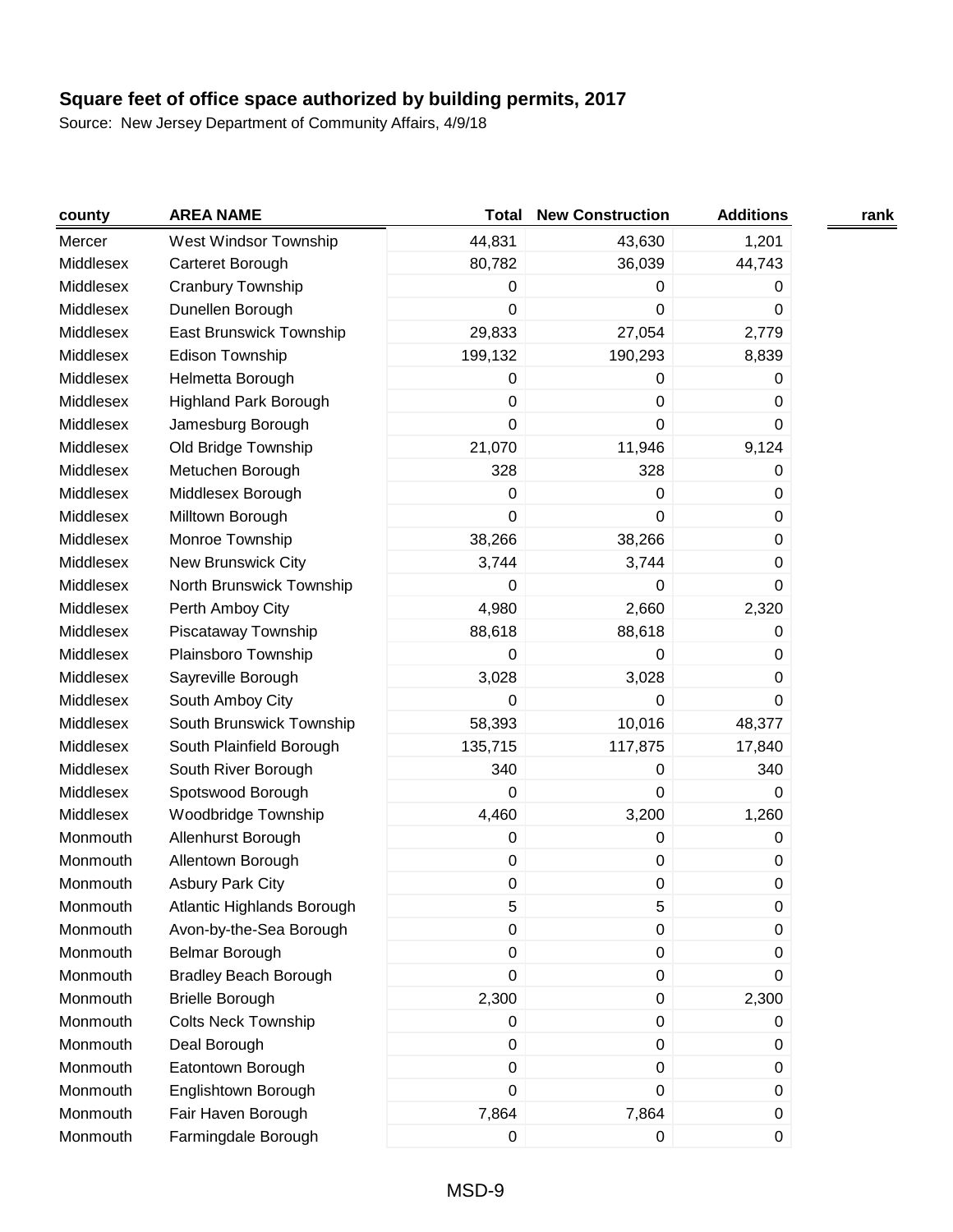| county   | <b>AREA NAME</b>               | <b>Total</b>     | <b>New Construction</b> | <b>Additions</b> | rank |
|----------|--------------------------------|------------------|-------------------------|------------------|------|
| Monmouth | Freehold Borough               | $\mathbf 0$      | 0                       | 0                |      |
| Monmouth | Freehold Township              | 117,524          | 117,524                 | $\pmb{0}$        |      |
| Monmouth | Highlands Borough              | 0                | 0                       | 0                |      |
| Monmouth | <b>Holmdel Township</b>        | 1,423            | $\pmb{0}$               | 1,423            |      |
| Monmouth | Howell Township                | $\boldsymbol{0}$ | $\pmb{0}$               | 0                |      |
| Monmouth | Interlaken Borough             | $\boldsymbol{0}$ | $\pmb{0}$               | 0                |      |
| Monmouth | Keansburg Borough              | $\mathbf 0$      | $\pmb{0}$               | 0                |      |
| Monmouth | Keyport Borough                | $\mathbf 0$      | $\pmb{0}$               | 0                |      |
| Monmouth | Little Silver Borough          | $\mathbf 0$      | $\pmb{0}$               | 0                |      |
| Monmouth | Loch Arbour Village            | $\mathbf 0$      | $\pmb{0}$               | 0                |      |
| Monmouth | Long Branch City               | 26,687           | 22,787                  | 3,900            |      |
| Monmouth | Manalapan Township             | 16,872           | 10,500                  | 6,372            |      |
| Monmouth | Manasquan Borough              | $\boldsymbol{0}$ | 0                       | 0                |      |
| Monmouth | Marlboro Township              | 30,943           | 27,093                  | 3,850            |      |
| Monmouth | Matawan Borough                | $\mathbf 0$      | $\pmb{0}$               | 0                |      |
| Monmouth | Aberdeen Township              | 4,682            | $\pmb{0}$               | 4,682            |      |
| Monmouth | Middletown Township            | $\boldsymbol{0}$ | $\pmb{0}$               | 0                |      |
| Monmouth | Millstone Township             | 500              | $\pmb{0}$               | 500              |      |
| Monmouth | Monmouth Beach Borough         | $\mathbf 0$      | $\pmb{0}$               | 0                |      |
| Monmouth | Neptune Township               | 0                | $\pmb{0}$               | 0                |      |
| Monmouth | Neptune City Borough           | 9                | $\pmb{0}$               | 9                |      |
| Monmouth | <b>Tinton Falls Borough</b>    | $\boldsymbol{0}$ | $\pmb{0}$               | 0                |      |
| Monmouth | Ocean Township                 | 46,575           | 46,575                  | 0                |      |
| Monmouth | Oceanport Borough              | $\boldsymbol{0}$ | 0                       | 0                |      |
| Monmouth | Hazlet Township                | $\mathbf 0$      | $\pmb{0}$               | 0                |      |
| Monmouth | Red Bank Borough               | 31,765           | 4,794                   | 26,971           |      |
| Monmouth | Roosevelt Borough              | $\boldsymbol{0}$ | $\pmb{0}$               | 0                |      |
| Monmouth | Rumson Borough                 | 4,264            | $\pmb{0}$               | 4,264            |      |
| Monmouth | Sea Bright Borough             | 0                | 0                       | 0                |      |
| Monmouth | Sea Girt Borough               | 15,345           | 15,345                  | 0                |      |
| Monmouth | Shrewsbury Borough             | 4,200            | 2,100                   | 2,100            |      |
| Monmouth | Shrewsbury Township            | $\boldsymbol{0}$ | $\pmb{0}$               | 0                |      |
| Monmouth | Lake Como Borough              | $\mathbf 0$      | 0                       | 0                |      |
| Monmouth | Spring Lake Borough            | $\pmb{0}$        | 0                       | 0                |      |
| Monmouth | Spring Lake Heights Boro       | 0                | 0                       | 0                |      |
| Monmouth | Union Beach Borough            | 1,020            | 0                       | 1,020            |      |
| Monmouth | <b>Upper Freehold Township</b> | $\boldsymbol{0}$ | $\pmb{0}$               | 0                |      |
| Monmouth | Wall Township                  | 42,769           | 40,849                  | 1,920            |      |
| Monmouth | West Long Branch Borough       | 57,310           | 57,310                  | 0                |      |
| Morris   | <b>Boonton Town</b>            | $\pmb{0}$        | 0                       | 0                |      |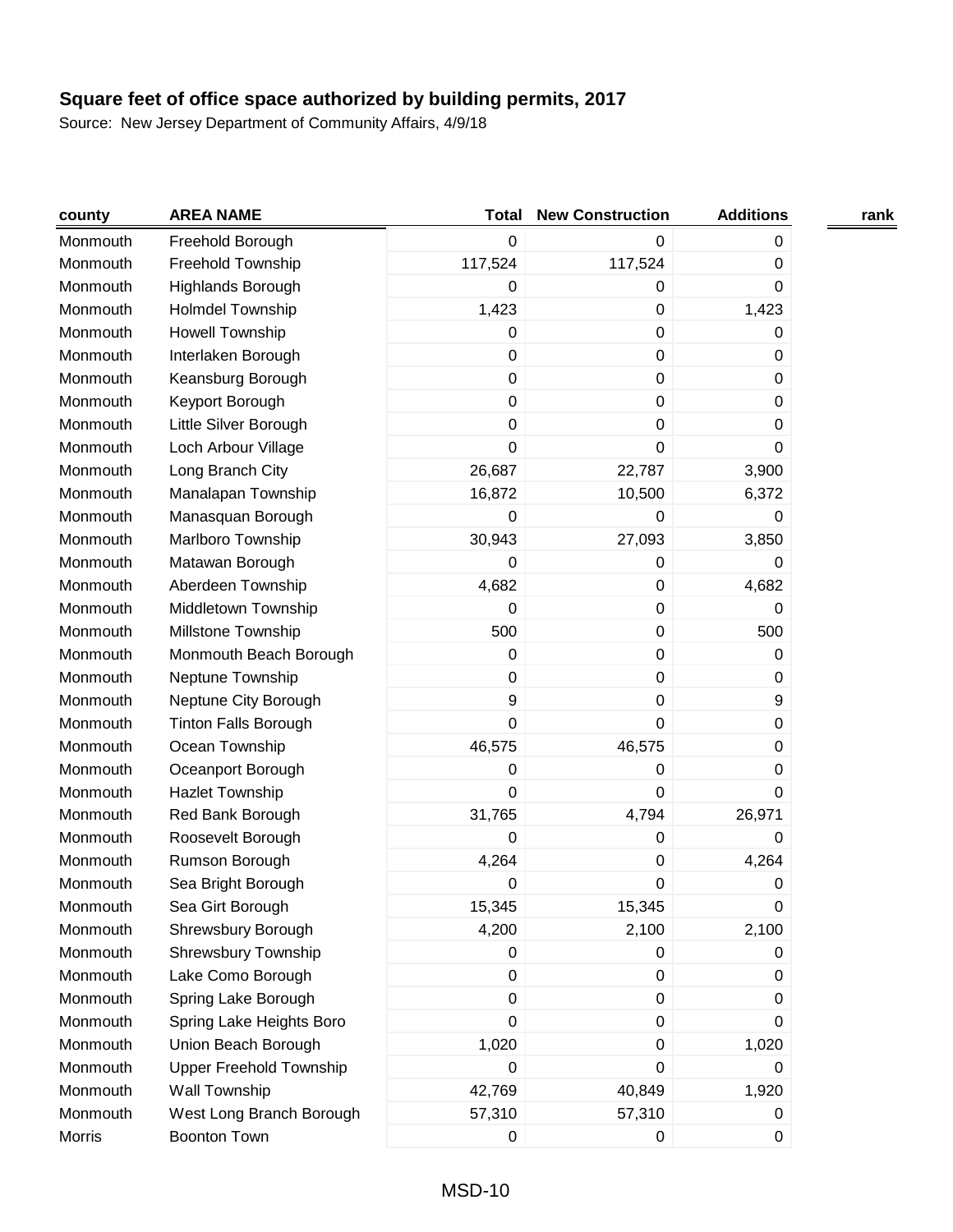| county        | <b>AREA NAME</b>          | <b>Total</b>     | <b>New Construction</b> | <b>Additions</b> | rank |
|---------------|---------------------------|------------------|-------------------------|------------------|------|
| Morris        | Boonton Township          | $\boldsymbol{0}$ | 0                       | $\pmb{0}$        |      |
| Morris        | <b>Butler Borough</b>     | 5,496            | 5,496                   | 0                |      |
| Morris        | Chatham Borough           | 730              | 0                       | 730              |      |
| Morris        | Chatham Township          | 8,825            | 8,825                   | 0                |      |
| Morris        | Chester Borough           | 180              | 180                     | 0                |      |
| Morris        | <b>Chester Township</b>   | 0                | 0                       | 0                |      |
| Morris        | Denville Township         | 13,207           | 0                       | 13,207           |      |
| Morris        | Dover Town                | $\boldsymbol{0}$ | 0                       | 0                |      |
| Morris        | East Hanover Township     | $\boldsymbol{0}$ | 0                       | $\pmb{0}$        |      |
| Morris        | Florham Park Borough      | $\mathbf 0$      | 0                       | $\pmb{0}$        |      |
| Morris        | Hanover Township          | 8,680            | 8,680                   | $\boldsymbol{0}$ |      |
| Morris        | Harding Township          | $\boldsymbol{0}$ | 0                       | $\pmb{0}$        |      |
| Morris        | Jefferson Township        | 1                | 1                       | $\pmb{0}$        |      |
| Morris        | Kinnelon Borough          | $\boldsymbol{0}$ | 0                       | $\pmb{0}$        |      |
| <b>Morris</b> | Lincoln Park Borough      | $\boldsymbol{0}$ | 0                       | $\pmb{0}$        |      |
| Morris        | Madison Borough           | $\boldsymbol{0}$ | 0                       | $\pmb{0}$        |      |
| Morris        | Mendham Borough           | $\mathbf 0$      | 0                       | 0                |      |
| Morris        | Mendham Township          | $\mathbf 0$      | 0                       | $\pmb{0}$        |      |
| Morris        | Mine Hill Township        | $\Omega$         | 0                       | 0                |      |
| <b>Morris</b> | Montville Township        | 48               | 48                      | $\pmb{0}$        |      |
| Morris        | Morris Township           | 2,624            | 2,624                   | $\pmb{0}$        |      |
| Morris        | Morris Plains Borough     | $\mathbf 0$      | 0                       | $\pmb{0}$        |      |
| Morris        | Morristown Town           | 69,735           | 69,735                  | $\pmb{0}$        |      |
| Morris        | Mountain Lakes Borough    | $\boldsymbol{0}$ | 0                       | $\pmb{0}$        |      |
| <b>Morris</b> | Mount Arlington Borough   | $\mathbf 0$      | 0                       | $\pmb{0}$        |      |
| <b>Morris</b> | Mount Olive Township      | 8,657            | 8,657                   | $\boldsymbol{0}$ |      |
| <b>Morris</b> | Netcong Borough           | $\mathbf 0$      | 0                       | 0                |      |
| <b>Morris</b> | Parsippany-Troy Hills Twp | 913              | 0                       | 913              |      |
| Morris        | Long Hill Township        | $\boldsymbol{0}$ | 0                       | 0                |      |
| <b>Morris</b> | Pequannock Township       | 1                | 0                       | 1                |      |
| <b>Morris</b> | Randolph Township         | 0                | 0                       | 0                |      |
| Morris        | Riverdale Borough         | $\mathbf 0$      | 0                       | 0                |      |
| Morris        | Rockaway Borough          | 4,713            | 4,713                   | 0                |      |
| <b>Morris</b> | Rockaway Township         | 576              | 0                       | 576              |      |
| Morris        | Roxbury Township          | 5,222            | 5,222                   | 0                |      |
| Morris        | Victory Gardens Borough   | 0                | 0                       | 0                |      |
| Morris        | Washington Township       | $\boldsymbol{0}$ | 0                       | $\pmb{0}$        |      |
| Morris        | Wharton Borough           | $\boldsymbol{0}$ | 0                       | $\pmb{0}$        |      |
| Ocean         | Barnegat Light Borough    | $\boldsymbol{0}$ | 0                       | $\pmb{0}$        |      |
| Ocean         | Bay Head Borough          | 1,277            | 1,277                   | $\pmb{0}$        |      |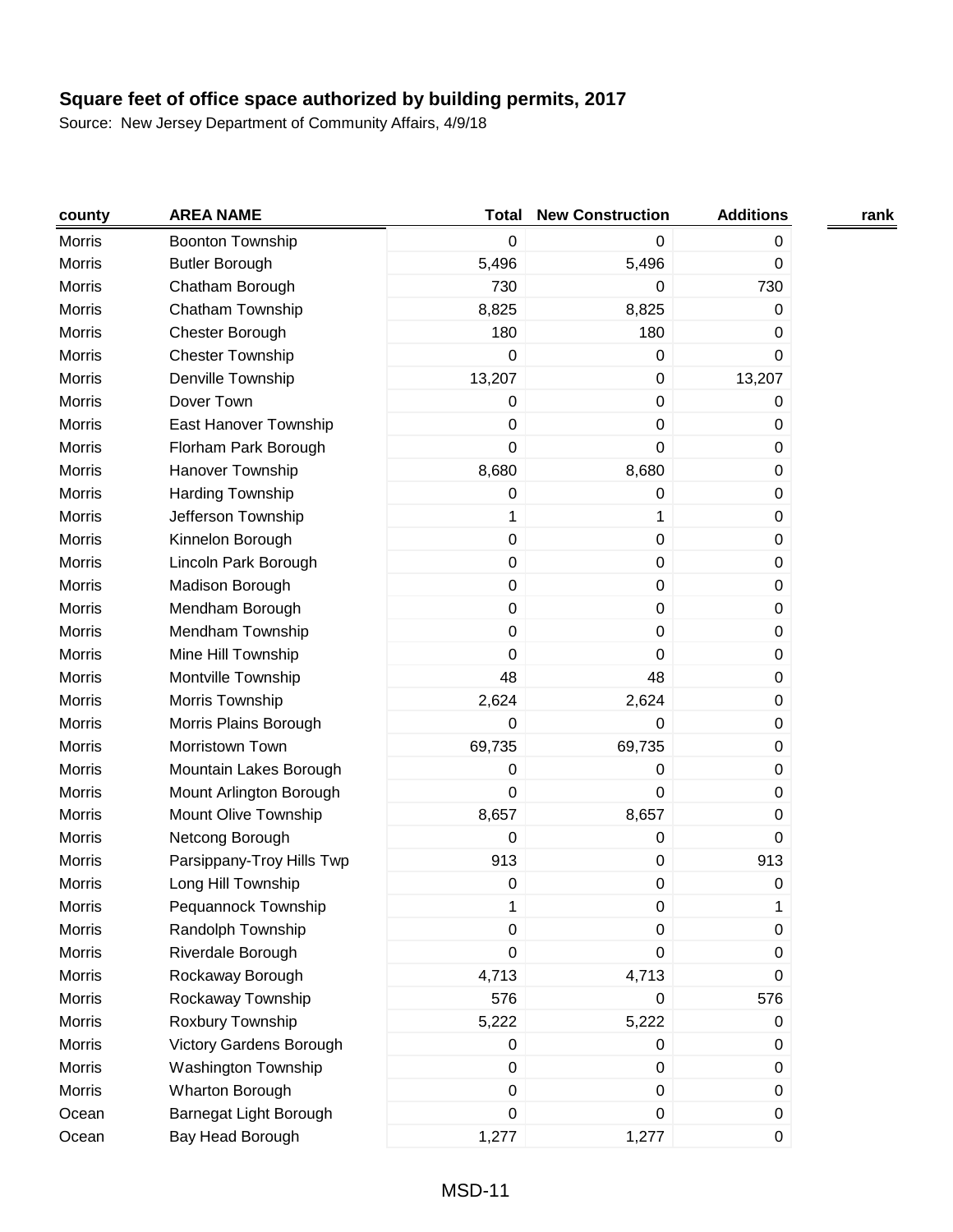| county  | <b>AREA NAME</b>              | <b>Total</b>     | <b>New Construction</b> | <b>Additions</b> | rank |
|---------|-------------------------------|------------------|-------------------------|------------------|------|
| Ocean   | Beach Haven Borough           | 1,116            | 1,116                   | 0                |      |
| Ocean   | Beachwood Borough             | 0                | 0                       | $\pmb{0}$        |      |
| Ocean   | <b>Berkeley Township</b>      | 436              | 1                       | 435              |      |
| Ocean   | <b>Brick Township</b>         | 6,433            | 4,077                   | 2,356            |      |
| Ocean   | Toms River Township           | 71,468           | 68,119                  | 3,349            |      |
| Ocean   | Eagleswood Township           | 0                | 0                       | 0                |      |
| Ocean   | Harvey Cedars Borough         | 0                | 0                       | 0                |      |
| Ocean   | <b>Island Heights Borough</b> | 0                | 0                       | 0                |      |
| Ocean   | Jackson Township              | 36,798           | 36,384                  | 414              |      |
| Ocean   | Lacey Township                | 1,969            | 1,649                   | 320              |      |
| Ocean   | Lakehurst Borough             | 0                | 0                       | 0                |      |
| Ocean   | Lakewood Township             | 123,148          | 123,147                 | 1                |      |
| Ocean   | Lavallette Borough            | $\overline{2}$   | 1                       | 1                |      |
| Ocean   | Little Egg Harbor Township    | 9,345            | 9,345                   | 0                |      |
| Ocean   | Long Beach Township           | 0                | 0                       | $\pmb{0}$        |      |
| Ocean   | <b>Manchester Township</b>    | 0                | 0                       | 0                |      |
| Ocean   | Mantoloking Borough           | 11,026           | 11,026                  | 0                |      |
| Ocean   | Ocean Township                | 43,254           | 43,254                  | 0                |      |
| Ocean   | Ocean Gate Borough            | 0                | 0                       | 0                |      |
| Ocean   | Pine Beach Borough            | 0                | 0                       | 0                |      |
| Ocean   | <b>Plumsted Township</b>      | 750              | 750                     | 0                |      |
| Ocean   | Point Pleasant Borough        | 1,107            | 934                     | 173              |      |
| Ocean   | Point Pleasant Beach Boro     | $\pmb{0}$        | $\pmb{0}$               | 0                |      |
| Ocean   | Seaside Heights Borough       | $\pmb{0}$        | $\pmb{0}$               | 0                |      |
| Ocean   | Seaside Park Borough          | $\mathbf 0$      | 0                       | 0                |      |
| Ocean   | Ship Bottom Borough           | 245              | 0                       | 245              |      |
| Ocean   | South Toms River Borough      | $\boldsymbol{0}$ | 0                       | 0                |      |
| Ocean   | <b>Stafford Township</b>      | 988              | 988                     | $\pmb{0}$        |      |
| Ocean   | Surf City Borough             | $\boldsymbol{0}$ | $\pmb{0}$               | $\pmb{0}$        |      |
| Ocean   | <b>Tuckerton Borough</b>      | 0                | 0                       | 0                |      |
| Ocean   | <b>Barnegat Township</b>      | 64,774           | 63,015                  | 1,759            |      |
| Passaic | <b>Bloomingdale Borough</b>   | 3,010            | 3,010                   | 0                |      |
| Passaic | <b>Clifton City</b>           | 6,793            | 6,293                   | 500              |      |
| Passaic | Haledon Borough               | 0                | 0                       | 0                |      |
| Passaic | Hawthorne Borough             | 17,590           | 17,590                  | 0                |      |
| Passaic | Little Falls Township         | 15,193           | 6,738                   | 8,455            |      |
| Passaic | North Haledon Borough         | 0                | 0                       | 0                |      |
| Passaic | Passaic City                  | 456              | 456                     | 0                |      |
| Passaic | Paterson City                 | 2,840            | 2,840                   | 0                |      |
| Passaic | Pompton Lakes Borough         | $\pmb{0}$        | 0                       | 0                |      |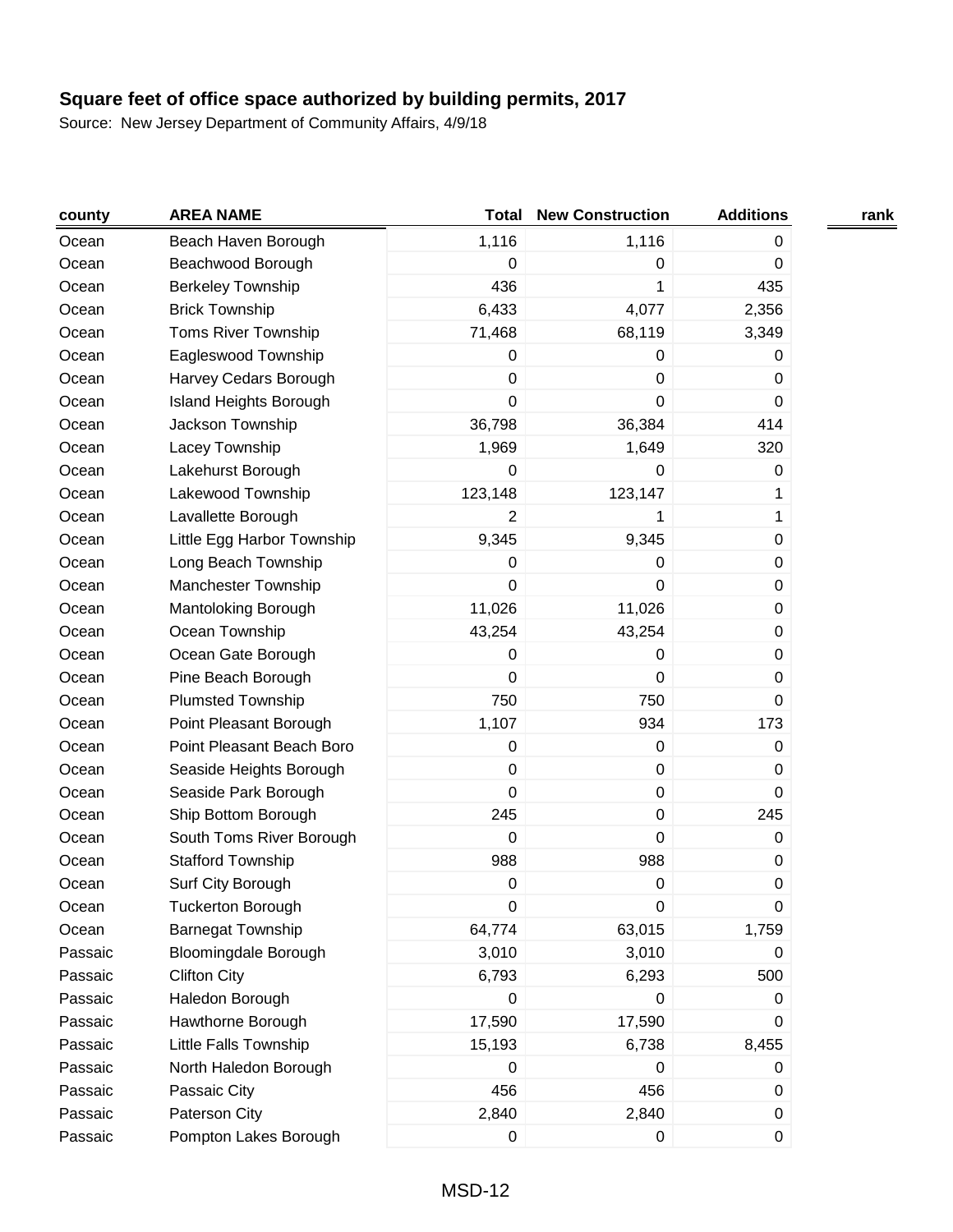| county   | <b>AREA NAME</b>                 | <b>Total</b>     | <b>New Construction</b> | <b>Additions</b> | rank |
|----------|----------------------------------|------------------|-------------------------|------------------|------|
| Passaic  | Prospect Park Borough            | $\boldsymbol{0}$ | 0                       | 0                |      |
| Passaic  | Ringwood Borough                 | $\boldsymbol{0}$ | $\pmb{0}$               | 0                |      |
| Passaic  | Totowa Borough                   | 0                | 0                       | 0                |      |
| Passaic  | Wanaque Borough                  | 0                | $\mathbf 0$             | $\Omega$         |      |
| Passaic  | Wayne Township                   | 423,646          | 423,292                 | 354              |      |
| Passaic  | West Milford Township            | 172              | $\mathsf 0$             | 172              |      |
| Passaic  | Woodland Park Borough            | 2,540            | $\pmb{0}$               | 2,540            |      |
| Salem    | Alloway Township                 | $\boldsymbol{0}$ | $\pmb{0}$               | 0                |      |
| Salem    | Elmer Borough                    | 0                | $\pmb{0}$               | 0                |      |
| Salem    | Elsinboro Township               | $\pmb{0}$        | $\pmb{0}$               | 0                |      |
| Salem    | Lower Alloways Creek Twp         | $\boldsymbol{0}$ | $\pmb{0}$               | 0                |      |
| Salem    | Mannington Township              | $\boldsymbol{0}$ | $\pmb{0}$               | 0                |      |
| Salem    | <b>Oldmans Township</b>          | 0                | $\pmb{0}$               | 0                |      |
| Salem    | Penns Grove Borough              | $\boldsymbol{0}$ | $\pmb{0}$               | 0                |      |
| Salem    | Pennsville Township              | 0                | $\pmb{0}$               | 0                |      |
| Salem    | Pilesgrove Township              | 0                | $\mathbf 0$             | 0                |      |
| Salem    | Pittsgrove Township              | 5,328            | 5,328                   | 0                |      |
| Salem    | Quinton Township                 | 0                | 0                       | 0                |      |
| Salem    | Salem City                       | $\pmb{0}$        | $\pmb{0}$               | 0                |      |
| Salem    | <b>Carneys Point Township</b>    | 0                | $\pmb{0}$               | 0                |      |
| Salem    | <b>Upper Pittsgrove Township</b> | 0                | $\pmb{0}$               | 0                |      |
| Salem    | Woodstown Borough                | 0                | $\pmb{0}$               | 0                |      |
| Somerset | <b>Bedminster Township</b>       | 0                | $\mathbf 0$             | 0                |      |
| Somerset | <b>Bernards Township</b>         | 23,333           | 23,333                  | $\mathbf 0$      |      |
| Somerset | Bernardsville Borough            | 16,038           | $\pmb{0}$               | 16,038           |      |
| Somerset | Bound Brook Borough              | 0                | $\pmb{0}$               | 0                |      |
| Somerset | <b>Branchburg Township</b>       | $\overline{2}$   | $\overline{2}$          | 0                |      |
| Somerset | <b>Bridgewater Township</b>      | 72,960           | 72,960                  | 0                |      |
| Somerset | Far Hills Borough                | 0                | 0                       | 0                |      |
| Somerset | Franklin Township                | 22,122           | 22,122                  | 0                |      |
| Somerset | <b>Green Brook Township</b>      | 0                | 0                       | 0                |      |
| Somerset | Hillsborough Township            | $\boldsymbol{0}$ | $\pmb{0}$               | 0                |      |
| Somerset | Manville Borough                 | $\boldsymbol{0}$ | $\pmb{0}$               | 0                |      |
| Somerset | Millstone Borough                | 0                | $\pmb{0}$               | 0                |      |
| Somerset | Montgomery Township              | 121              | $\pmb{0}$               | 121              |      |
| Somerset | North Plainfield Borough         | 30,853           | 30,853                  | 0                |      |
| Somerset | Peapack and Gladstone Boroug     | $\boldsymbol{0}$ | $\mathbf 0$             | 0                |      |
| Somerset | Raritan Borough                  | 16,668           | 16,668                  | 0                |      |
| Somerset | Rocky Hill Borough               | 0                | 0                       | 0                |      |
| Somerset | Somerville Borough               | 4,437            | 1,903                   | 2,534            |      |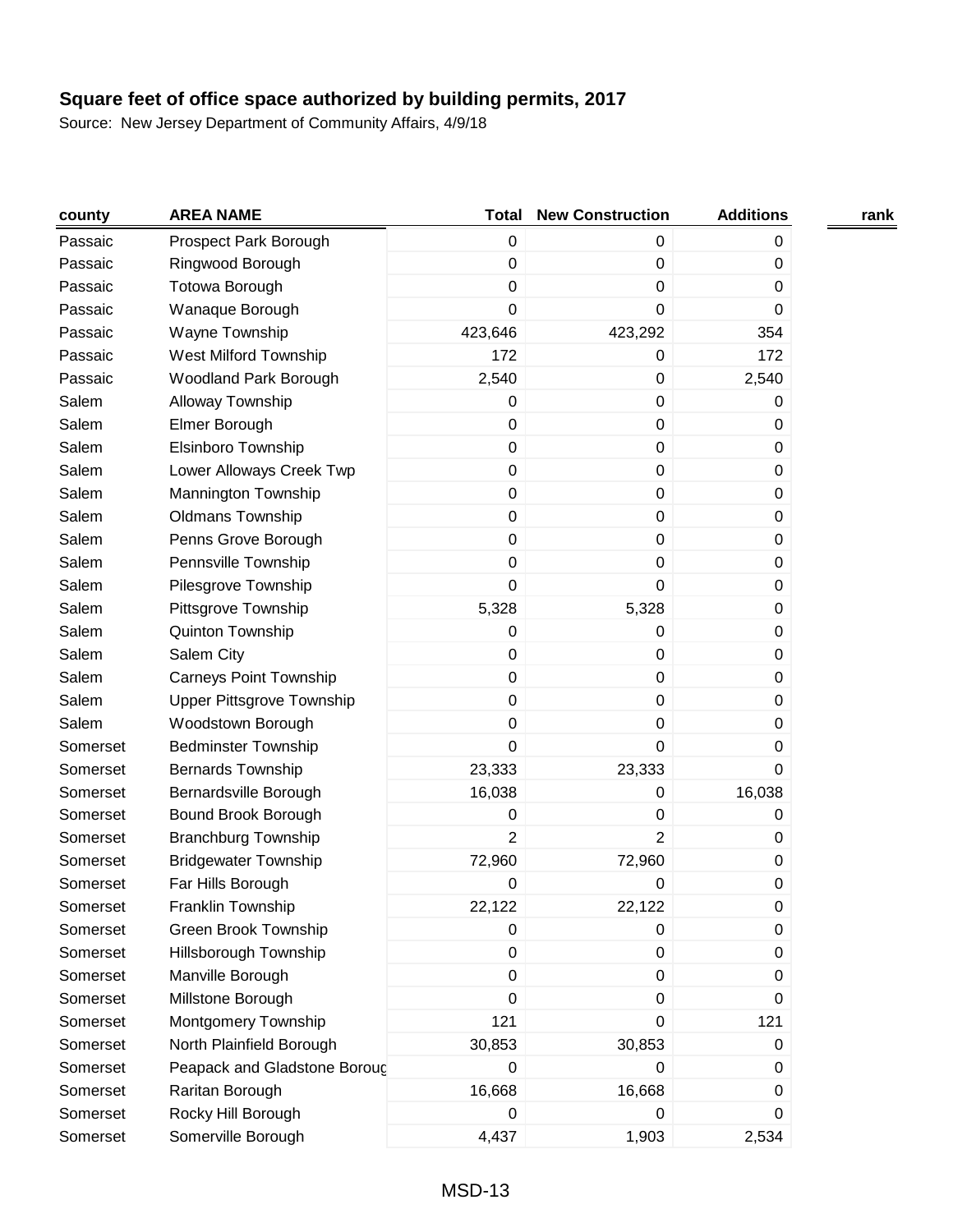| county        | <b>AREA NAME</b>                 | <b>Total</b>     | <b>New Construction</b> | <b>Additions</b> | rank |
|---------------|----------------------------------|------------------|-------------------------|------------------|------|
| Somerset      | South Bound Brook Boro           | $\mathbf 0$      | 0                       | 0                |      |
| Somerset      | Warren Township                  | 31,183           | 23,251                  | 7,932            |      |
| Somerset      | Watchung Borough                 | 0                | 0                       | 0                |      |
| <b>Sussex</b> | Andover Borough                  | $\boldsymbol{0}$ | 0                       | 0                |      |
| <b>Sussex</b> | Andover Township                 | 1,277            | 0                       | 1,277            |      |
| <b>Sussex</b> | <b>Branchville Borough</b>       | $\boldsymbol{0}$ | 0                       | 0                |      |
| <b>Sussex</b> | <b>Byram Township</b>            | $\boldsymbol{0}$ | 0                       | 0                |      |
| <b>Sussex</b> | Frankford Township               | $\pmb{0}$        | 0                       | $\boldsymbol{0}$ |      |
| <b>Sussex</b> | Franklin Borough                 | $\pmb{0}$        | 0                       | 0                |      |
| <b>Sussex</b> | Fredon Township                  | $\pmb{0}$        | 0                       | $\boldsymbol{0}$ |      |
| <b>Sussex</b> | Green Township                   | $\pmb{0}$        | 0                       | $\boldsymbol{0}$ |      |
| <b>Sussex</b> | Hamburg Borough                  | $\pmb{0}$        | 0                       | 0                |      |
| <b>Sussex</b> | Hampton Township                 | $\pmb{0}$        | $\mathsf 0$             | $\boldsymbol{0}$ |      |
| <b>Sussex</b> | <b>Hardyston Township</b>        | $\pmb{0}$        | 0                       | $\boldsymbol{0}$ |      |
| <b>Sussex</b> | Hopatcong Borough                | $\pmb{0}$        | $\mathsf 0$             | $\boldsymbol{0}$ |      |
| <b>Sussex</b> | Lafayette Township               | $\pmb{0}$        | 0                       | 0                |      |
| <b>Sussex</b> | Montague Township                | $\pmb{0}$        | 0                       | $\boldsymbol{0}$ |      |
| <b>Sussex</b> | Newton Town                      | $\boldsymbol{0}$ | 0                       | $\boldsymbol{0}$ |      |
| <b>Sussex</b> | Ogdensburg Borough               | $\mathbf 0$      | 0                       | 0                |      |
| <b>Sussex</b> | Sandyston Township               | $\mathbf 0$      | 0                       | 0                |      |
| <b>Sussex</b> | Sparta Township                  | 13,579           | 8,650                   | 4,929            |      |
| <b>Sussex</b> | Stanhope Borough                 | $\boldsymbol{0}$ | 0                       | 0                |      |
| <b>Sussex</b> | <b>Stillwater Township</b>       | 568              | 344                     | 224              |      |
| <b>Sussex</b> | Sussex Borough                   | $\mathbf 0$      | 0                       | $\boldsymbol{0}$ |      |
| <b>Sussex</b> | Vernon Township                  | $\pmb{0}$        | 0                       | 0                |      |
| <b>Sussex</b> | <b>Walpack Township</b>          | $\pmb{0}$        | $\mathsf 0$             | $\boldsymbol{0}$ |      |
| <b>Sussex</b> | Wantage Township                 | $\mathbf 0$      | 0                       | 0                |      |
| Union         | <b>Berkeley Heights Township</b> | 7,537            | $\mathsf 0$             | 7,537            |      |
| Union         | <b>Clark Township</b>            | 0                | 0                       | 0                |      |
| Union         | Cranford Township                | 1,576            | $\boldsymbol{0}$        | 1,576            |      |
| Union         | Elizabeth City                   | 5,082            | 5,082                   | 0                |      |
| Union         | Fanwood Borough                  | 0                | 0                       | 0                |      |
| Union         | Garwood Borough                  | $\boldsymbol{0}$ | 0                       | 0                |      |
| Union         | Hillside Township                | $\mathbf 0$      | 0                       | 0                |      |
| Union         | Kenilworth Borough               | 54,051           | 54,051                  | 0                |      |
| Union         | Linden City                      | 201,162          | 0                       | 201,162          |      |
| Union         | Mountainside Borough             | $\pmb{0}$        | 0                       | 0                |      |
| Union         | New Providence Borough           | 3,167            | 3,167                   | $\boldsymbol{0}$ |      |
| Union         | <b>Plainfield City</b>           | 0                | $\pmb{0}$               | $\pmb{0}$        |      |
| Union         | Rahway City                      | $\pmb{0}$        | 0                       | $\boldsymbol{0}$ |      |